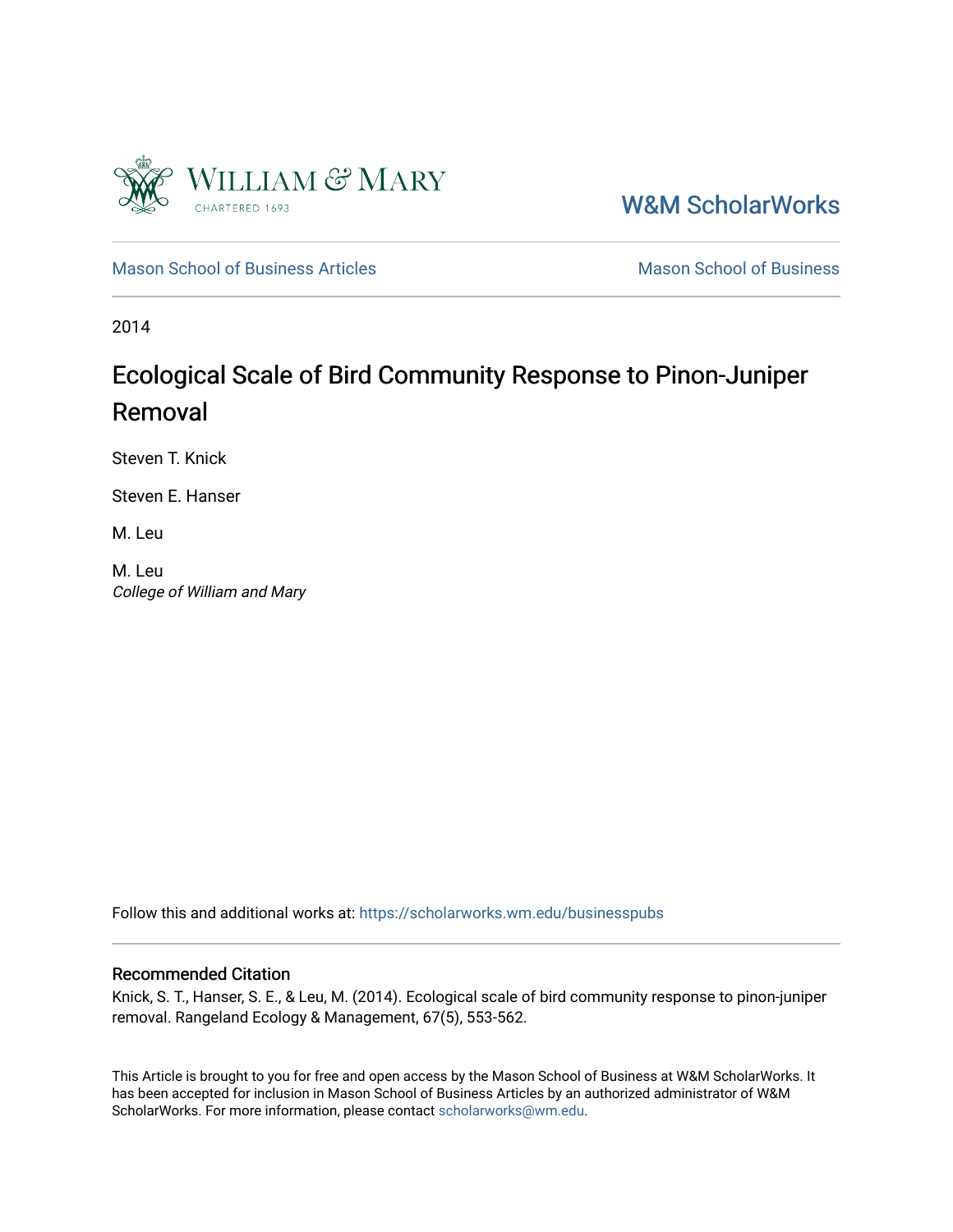# Ecological Scale of Bird Community Response to Piñon-Juniper Removal

Steven T. Knick,<sup>1</sup> Steven E. Hanser,<sup>2</sup> and M. Leu<sup>3</sup>

Authors are <sup>1</sup>Supervisory Research Ecologist and <sup>2</sup>Wildlife Biologist, US Geological Survey, Forest and Rangeland Ecosystem Science Center, Boise, ID 83706, USA; and <sup>3</sup>Assistant Professor, Biology Department, College of William and Mary, Williamsburg, VA 23815, USA.

#### Abstract

Piñon (Pinus spp.) and juniper (Juniperus spp.) removal is a common management approach to restore sagebrush (Artemisia spp.) vegetation in areas experiencing woodland expansion. Because many management treatments are conducted to benefit sagebrush-obligate birds, we surveyed bird communities to assess treatment effectiveness in establishing sagebrush bird communities at study sites in Utah, Nevada, Idaho, and Oregon. Our analyses included data from 1 or 2 yr prior to prescribed fire or mechanical treatment and 3 to 5 yr posttreatment. We used detrended correspondence analysis to 1) identify primary patterns of bird communities surveyed from 2006 to 2011 at point transects, 2) estimate ecological scale of change needed to achieve treatment objectives from the relative dissimilarity of survey points to the ordination region delineating sagebrush bird communities, and 3) measure changes in pre- and posttreatment bird communities. Birds associated with sagebrush, woodlands, and ecotones were detected on our surveys; increased dissimilarity of survey points to the sagebrush bird community was characterized by a gradient of increased juniper and decreased sagebrush cover. Prescribed fires burned between 30% and 97% of our bird survey points. However, from 6% to 24% cover of piñon-juniper still remained posttreatment on the four treatment plots. We measured only slight changes in bird communities, which responded primarily to current vegetation rather than relative amount of change from pretreatment vegetation structure. Bird communities at survey points located at greater ecological scales from the sagebrush bird community changed least and will require more significant impact to achieve changes. Sagebrush bird communities were established at only two survey points, which were adjacent to a larger sagebrush landscape and following almost complete juniper removal by mechanical treatment. Our results indicate that management treatments that leave residual woodland cover and are not adjacent to extensive sagebrush stands are unlikely to establish sagebrush birds.

Key Words: bird community, ecological scale, ordination, prescribed fire, sagebrush-obligate birds, woodland-sagebrush ecotone

#### INTRODUCTION

Piñon (*Pinus* spp.) and juniper (*Juniperus* spp.) woodlands have expanded since the mid-1800s into areas once occupied by sagebrush (*Artemisia* spp.) steppe across much of the intermountain western United States (Tausch et al. 1981; Miller et al. 2008). Consequently, habitat loss to woodland expansion in addition to stressors in other regions of the sagebrush steppe distribution has resulted in population declines by many of the  $>$  350 species of vertebrates that depend on sagebrush (Dobkin and Sauder 2004; Wisdom et al. 2005). Greater sage-grouse (Centrocercus urophasianus Bonaparte; hereafter sage-grouse), a sagebrush obligate, currently is a candidate species for protection under the Endangered Species Act because of longterm population declines associated with fragmentation of both populations and habitat. In addition, existing regulatory mechanisms were considered inadequate to control development or address stressors either to sage-grouse or their sagebrush habitats (US Fish and Wildlife Service 2010).

Land managers currently are conducting numerous broadscale treatments to reduce the area covered by piñon-juniper woodlands in an effort to restore sagebrush plant communities (Miller et al. 2005; Davies et al. 2011). In Oregon alone, over 41 000 ha of early conifer encroachment have been treated between 2010 and 2012 at a cost exceeding US\$10 million (Baruch-Mordo et al. 2013). Prescribed fire or mechanical tree removal might achieve desired objectives for vegetation composition and structure for one or a few species. However, complete restoration encompasses more than creating a prescriptive vegetation configuration. Ecosystem processes, including the ability to support wildlife species, are an important component defining treatment success (Ruiz-Jaen and Aide 2005).

Many management actions to remove piñon and juniper are now focused explicitly on creating suitable habitat for sagegrouse. Assessing the effectiveness of management treatments (hereafter, treatments) to benefit sage-grouse is difficult because sage-grouse have low densities, large annual ranges, and low reproductive rates compared to other gallinaceous birds. Lag periods also preclude detecting measurable change in population response within the limited spatial or temporal extent of most studies (Knick and Connelly 2011). To our knowledge, no published studies have documented the effectiveness of piñon and juniper removal in restoring a functioning sagebrush

This is Contribution Number 81 of the Sagebrush Steppe Treatment Evaluation Project (SageSTEP), funded by the US Joint Fire Sciences Program, the Bureau of Land Management, the National Interagency Fire Center, and the Great Northern Landscape Conservation Cooperative.

Correspondence: Steven T. Knick, US Geological Survey, Forest and Rangeland Ecosystem Science Center, 970 Lusk St, Boise, ID 83706, USA. Email: steve\_knick@ usgs.gov

At the time of research, Leu was a Wildlife Biologist, US Geological Survey, Forest and Rangeland Ecosystem Science Center, Boise, ID, USA

Manuscript received 31 January 2013; manuscript accepted 20 February 2014.

 $\odot$  2014 The Society for Range Management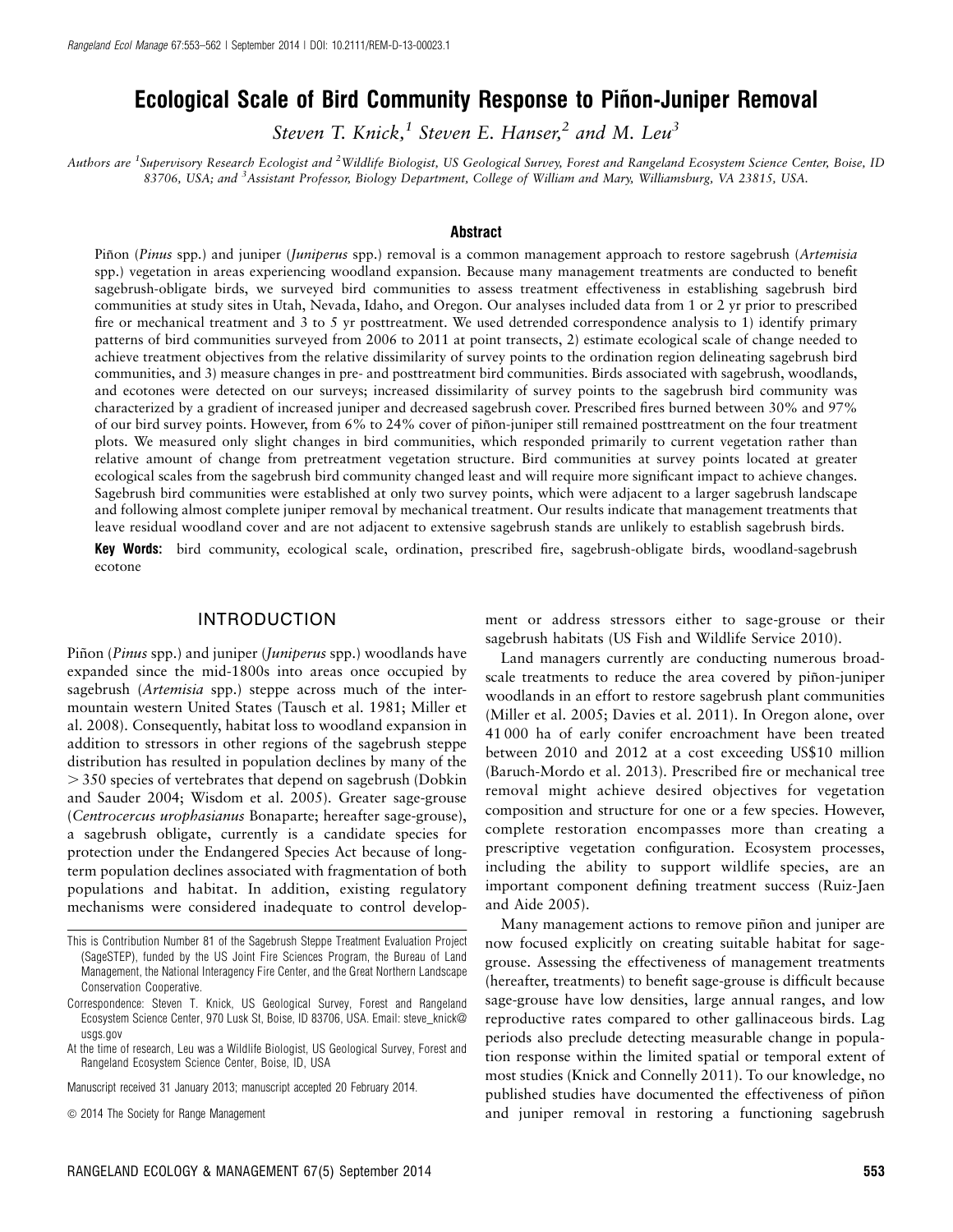

Figure 1. Ordination of bird species detected at survey points in control and treatment plots at Onaqui, Marking Corral, Castlehead, and Five Creeks study sites. Ellipses enclosing the guild of sagebrush birds and individual species were delineated from the mean score and tolerance (in units of standard deviation) on the first (bottom) and second (left) detrended correspondence analysis (DCA) axes.

ecosystem from the perspective of sage-grouse let alone the overall bird community that depends on sagebrush habitats.

Sage-grouse is an umbrella species: other sagebrush-obligate birds show similar responses to habitat change due to overlapping requirements (Hanser and Knick 2011). Populations of smaller passerines might be better suited than sagegrouse for studies of treatment effects. Passerines breeding in sagebrush steppe have small breeding ranges relative to size of treatments and high reproductive potential. Therefore, passerines might track habitat changes more closely and much sooner than sage-grouse. We used a guild of passerine bird species (Verner 1984; Mac Nally et al. 2008) to measure response to treatment and to identify factors influencing a treatment's outcome. Our findings might also be extrapolated to expected response by sage-grouse populations but occurring over longer periods.

Our primary objective was to identify factors important for restoring sagebrush bird communities where prescribed fire and mechanical treatments removed or reduced piñon-juniper woodlands to create sagebrush habitat at sites in Utah, Nevada, Idaho, and Oregon. To do this, we first delineated dominant patterns of bird communities from surveys of breeding birds conducted across a gradient of woodland and sagebrush vegetation. Using ordination techniques (ter Braak 1995), we arranged survey points in a multidimensional statistical space. The relative juxtaposition of two survey points or regions within the ordination represented both the magnitude of dissimilarity and the direction of an ecological gradient. We then delineated the region in ordination space that encompassed sites characterized by Brewer's sparrows (Spizella breweri Cassin), sagebrush sparrows (Artemisiospiza nevadensis [formerly sage sparrow Amphispiza belli Cassin]), and sage thrashers (Oreoscoptes montanus Townsend), the three species in our guild of sagebrush birds. Thus, the relationship between each survey point to the sagebrush bird community provided a statistical metric for the ecological scale of change needed to convert a site from its existing state to one characterized by sagebrush bird communities. Finally, we used the change in ordination scores from pre- to posttreatment to relate bird community response to changes effected through treatment.

#### METHODS

#### Study Sites

We conducted our study at the Onaqui (Utah), Marking Corral (Nevada), Castlehead (Idaho), and Five Creeks (Oregon) study sites in the SageSTEP Project (Fig. 1 in McIver and Brunson, 2014). We selected these four locations from the 14 in the woodland network because their large size in both treatment and control plots, availability of both bird and vegetation data, and timing and extent of burns. These four sites spanned a broad portion of the environmental gradient occupied by sagebrush and woodland ecotones in the western United States and also included representative outcomes for prescribed fire in these systems. Each study site consisted of large (400–1 300-ha) paired control and treatment plots at which only prescribed fires were conducted. Distance between control and treatment plots ranged from 1.3 km at Castlehead to 5.7 km at Marking Corral. Prescribed fires were conducted at each treatment, although the extent and severity of fires varied within and among sites (table 1 in McIver and Brunson 2014). In addition,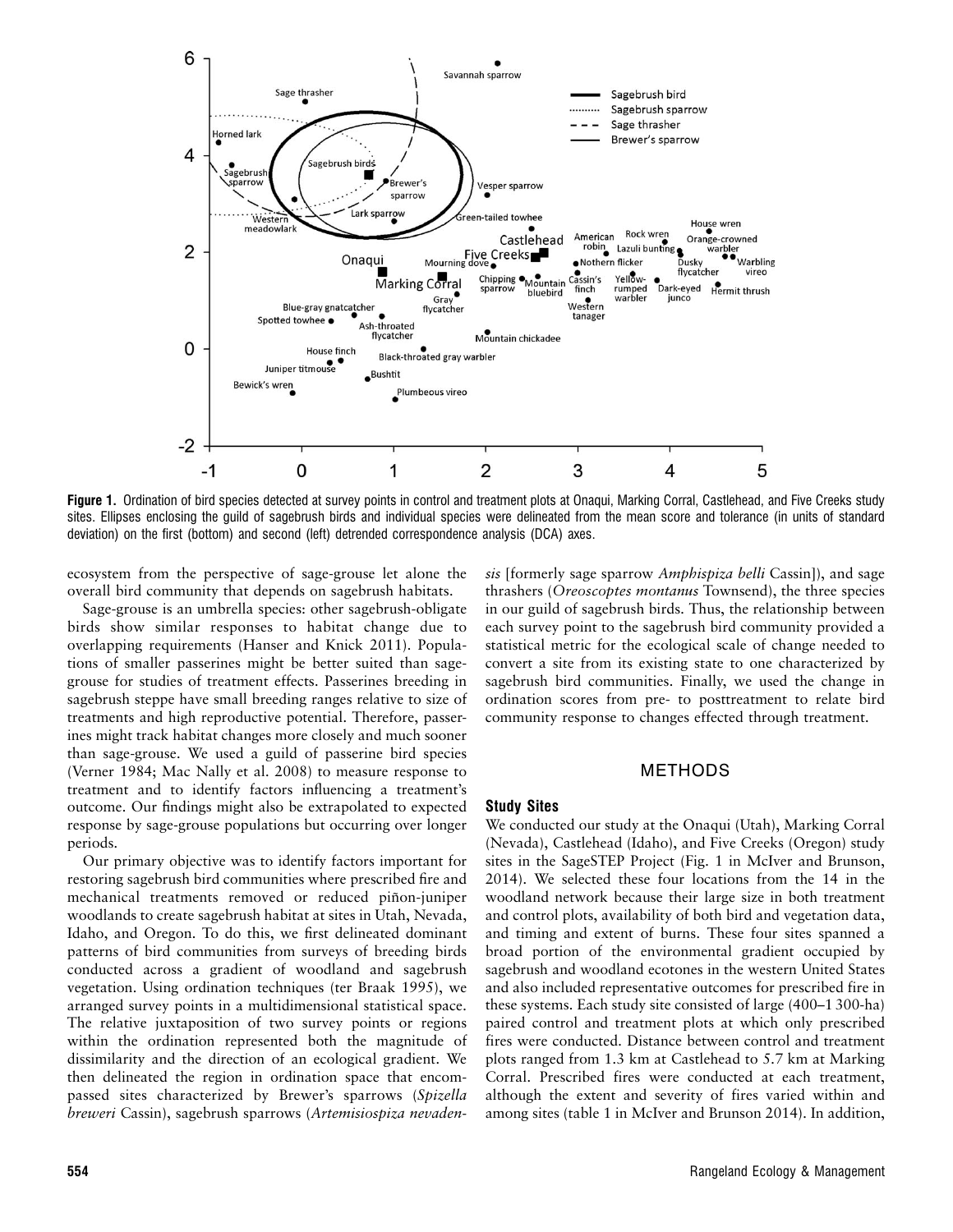mechanical tree removal was conducted within smaller (18–26 ha) core plots located adjacent to the larger burn treatment plots at Onaqui, Marking Corral, and Castlehead (table 1 in McIver and Brunson 2014). Each mechanical plot received only one treatment either by chainsaw cut and drop  $(n=3;$  Castlehead, Marking Corral, Onaqui) or tree mastication by Bull Hog  $(n=1;$  Onaqui). We use a nomenclature hierarchy where sites were locations within the SageStep network and plots were treatment or control areas within a site. We measured vegetation at subplots and conducted breeding bird surveys at points within a plot.

Treatments were implemented using a staggered start design dictated by planning and logistic constraints. Onaqui and Marking Corral were treated in 2006, Castlehead in 2007, and Five Creeks in 2008. Burn and mechanical treatments were conducted during late summer or autumn, after the nesting season and postfledging of young. Sagebrush birds would first experience the new vegetation structure the following spring on first arrival from wintering regions, although each species likely differs in the phenology of their response to new habitat configurations (Wiens and Rotenberry 1985; Wiens et al. 1986). Thus, the agent of disturbance likely was less important than the resulting change in the environment.

#### Bird Surveys

We sampled bird communities in both control and treatment plots every year at each site. Number of total years and posttreatment years varied among sites based on when the site was added to the network and year of prescribed burned. We conducted surveys using point transects to sample songbird communities (Rosenstock et al. 2002). Points were placed within a grid that maximized samples for each study site but maintained a 600-m separation among sampling points to minimize duplicate counts of individual birds. Number of points varied because control and treatment plots differed in size and among locations. We visited each point twice during the breeding season between the beginning of May and the end of June. Sequence of points and observers were rotated among sampling bouts to avoid consistent biases. Surveys were conducted during calm  $(< 12$  km $\cdot$ h) and nonrainy days between sunrise and 1100 h. Observers recorded all birds detected during a 10-min sampling period following a 3-min rest on arrival at a point to let birds adjust to an observer's presence.

We used distance sampling (Buckland et al. 2001; Rosenstock et al. 2002) to account for detection biases. Distance sampling requires accurate estimates of distances between observer and individual detections because area error propagation occurs quadratically on point transects (Bibby et al. 2000). To reduce distance estimation errors, we used laser range finders and attributed each distance estimate with behavioral data (visual vs. aural detection) to account for biases in density estimates associated with aural detections. All birds detected were mapped and tracked during the survey to avoid double counting.

We restricted the bird species in our analyses to those counted during both survey bouts in each year, thus excluding migrants or vagrants. We used the maximum count recorded during either survey in each year to estimate the number of

We used a global effective detection radius (EDR) of  $<$  130 m as the threshold for including detections based on preliminary analyses for plot, treatment period, and year using the program DISTANCE (Buckland et al. 2001). The EDR is the midpoint distance of the modeled detection probability at which as many individuals are detected outside as were undetected inside (Buckland et al. 2001).

# Vegetation Measurements

We characterized vegetation by the composition, cover, and structure of shrubs and trees at two randomly located  $33\times30$ m subplots within 200 m of each bird survey point. Vegetation subplots were not centered on bird survey points because detections of birds at point transects typically are away from the observer's central location (Buckland et al. 2001). We sampled subplots once during pretreatment and again in the first year posttreatment. Additional posttreatment measurements were conducted and averaged to obtain a final estimate when vegetation changes were observed at plots in subsequent years, based on visual comparisons with photos taken in previous years. Vegetation sampling began in July following completion of the bird surveys.

Percent composition and canopy cover of shrubs and trees were estimated along three permanent 30-m transects placed at 2, 15, and 28 m along the 30-m baseline of each subplot. We used line point-intercept (Herrick et al. 2005) to collect canopy cover at 0.5-m intervals along each transect  $(n=180)$ ; species were recorded when the sample point fell within the canopy perimeter. Although multiple species could be recorded, only one hit was recorded per species at a single sample point. We also recorded evidence of burn (burned/unburned) at each line intercept during the first posttreatment survey to estimate percent area burned. Tree and shrub structure was sampled at 2-m intervals ( $n=15$ ) on the 30-m transect placed at 15 m on the baseline. The maximum height of the nearest shrub (cm) and tree (dm) within 1 m of the sample point was recorded. Individual shrubs and trees were measured only once; if other trees or shrubs were located within 1 m at subsequent sample points, the nearest alternative was measured. We combined values from the two subplots to obtain a single measure for each bird survey point by calculating the mean canopy cover and maximum height by species for pre- and posttreatment periods.

# Statistical Analysis

Sagebrush Bird Response to Treatment. We tested for treatment effects on response by sagebrush-obligate birds at each study site using a generalized linear model to test for pre- and posttreatment differences in mean number of detections for each species. We specified a Poisson distribution to model count data and used a repeated-measures design to account for surveys conducted at multiple years at the same survey points (PROC GENMOD; SAS Institute 2008). Because our study was focused on the sagebrush bird community, we do not present results on woodland species.

**Ordination.** We used detrended correspondence analysis (DCA) to arrange all bird species and survey points along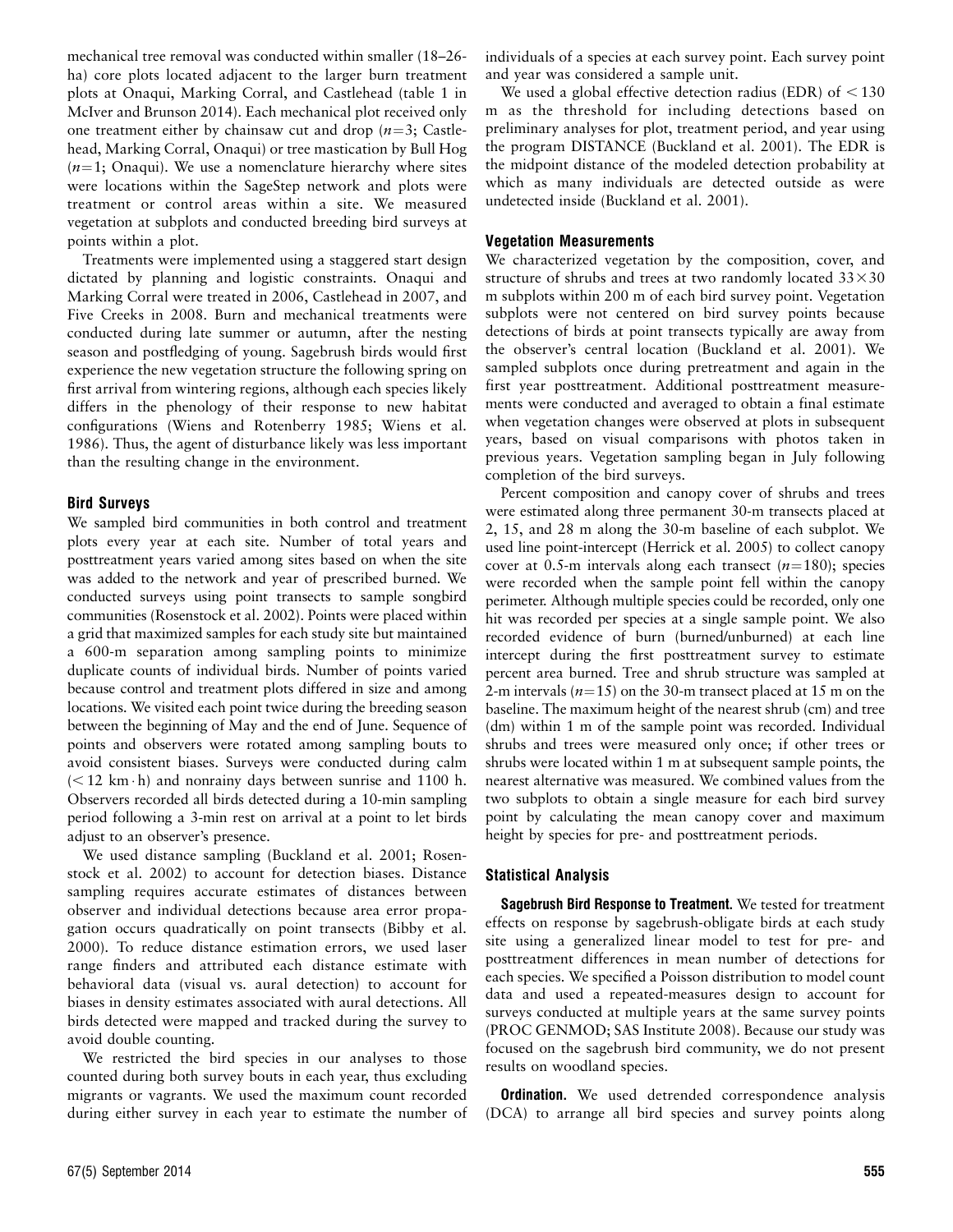dominant gradients or axes (CANOCO; ter Braak and Šmilauer 1998). Detrending standardizes among-point differences along ordination axes and preserves among-axis independence (Hill and Gauch 1980). We combined data collected on point transect surveys conducted in treatment and control plots at each study site to first develop the global pattern of gradients and species distributions. Only surveys conducted at treatment plots were used in subsequent analysis to assess treatment effects.

We delineated the ordination space occupied by the sagebrush bird guild from the mean and tolerance (species dispersion measured in units of standard deviation; ter Braak and Looman 1986) estimated for the combined counts of Brewer's sparrows, sagebrush sparrows, and sage thrashers at each survey point. When input as a supplementary variable, the grouped sagebrush birds did not contribute to DCA calculations but could be projected onto the ordination axes (ter Braak and Smilauer 1998).

We used the Euclidian distance between survey points and the sagebrush bird centroid on the first two DCA axes to estimate the statistical dissimilarity between bird communities. As such, this distance represented an ecological scale across which a treatment point needed to move to support an "idealized" sagebrush bird community. Those points farther away from the centroid have bird community structures least similar to the sagebrush-obligate bird guild and require greater ecological change relative to points that are near or within the ellipse bounding the sagebrush birds. We used Euclidean distance between pre- and posttreatment DCA scores, averaged across treatment years for each point, to indicate how the bird community changed due to treatment relative to the sagebrush bird centroid. Euclidian distance may not accurately reflect the true separation in ordinations of community data because the underlying ecological distance between points may be nonlinear or even discontinuous (Legendre and Gallagher 2001). Nonetheless, the linear index provided a response metric for assessing relationships among bird communities.

Structural Equation Models. We developed a structural equation model (SEM) (AMOS; Arbuckle 2005) using observed variables to identify causal factors contributing to changes observed in the bird community following treatment. Structural equation models provide a platform for testing alternate hypotheses about system response to multiple factors that are expressed through direct and indirect pathways (Shipley 2000; Grace 2006). In our study, we considered that the posttreatment bird community at a survey point likely was shaped by combined influences of the previous vegetation and bird community that existed prior to treatment, the amount of habitat change caused by treatment disturbance, and the new posttreatment vegetation community. Therefore, we used SEM to 1) identify the primary habitat factors underlying the DCA gradient between pretreatment survey points and the sagebrush bird centroid, 2) quantify the relationship between pretreatment DCA location and the amount of posttreatment change observed in the bird community, and 3) test whether the posttreatment bird community responded to the current vegetation at a point or to the relative vegetation change due to treatment.

a survey point and the sagebrush bird centroid. We further reduced the potential variables used in the SEM to those best describing pre- and posttreatment sagebrush and woodland cover and estimates of their change. We used  $\chi^2$  tests to evaluate the goodness of fit of the hypothesized SEM model to the data. We reduced model structure by eliminating pathways that represented nonsignificant relationships. Alternate models were assessed based on the Akaike information criterion as a comparative index (Grace 2006).

# RESULTS

We first screened variables using bivariate correlations to identify vegetation components related to dissimilarity between

We surveyed birds at 87 points at Castlehead, 25 at Marking Corral, and 57 at Onaqui from 2006 through 2011 and 51 points at Five Creeks from 2008 through 2011. Of these 220 points, 126 surveys were conducted in treatment plots (Onaqui  $n=36$ , Marking Corral  $n=16$ , Castlehead  $n=43$ , Five Creeks  $n=31$ ) to assess treatment effects. The four survey points conducted in mechanical treatments were included in the sample of treatment effects.

# Sagebrush Bird Response to Treatment

Pre- and posttreatment detection probabilities were 0.37 (0.32– 0.42; 95% confidence interval) and 0.32 (0.25–0.41) for Brewer's sparrows, 0.80 (0.35–1.00) and 0.57 (0.44–1.00) for sagebrush sparrows, and 0.47 (0.09–1.00) and 0.84 (0.44  $-1.00$ ) for sage thrashers. For all three species combined, the detection probability was 0.38 (0.33–0.43) for pretreatment and 0.36 (0.33–0.39) for posttreatment surveys. Detection probability did not differ statistically between treatment periods.

Brewer's sparrows were the most common of the sagebrushobligate species and were detected at all four sites (Table 1). Pre- and posttreatment detections of Brewer's sparrows were not statistically different. Sagebrush sparrows were detected at all plots except Five Creeks. We detected more sagebrush sparrows at Onaqui following treatment  $(P < 0.1)$ ; changes between treatment periods were not significant at the other three plots. Sage thrashers also were detected at all treatment plots, although few birds were observed, and none of the changes between pre- and posttreatment surveys were significant or consistent in trend (Table 1).

# **Ordination**

Thirty-six bird species were included in the DCA ordination (Fig. 1). Our first two DCA axes each were approximately 6 standard deviations (SD; units are expressed as multiples of standard deviation); points separated by  $>4$  SD share few species in common (ter Braak 1995). The first four axes accounted for 25.5% of the cumulative variation in the species data. The first DCA axis represented the broad longitudinal gradient encompassed by our study sites; the DCA score averaged for all points within each treatment plot also reflected the restricted geographic ranges of some woodland bird species present in the assemblage (e.g., Bewick's wren [Thryomanes bewickii Audubon] and juniper titmouse [Baeolophus ridgwayi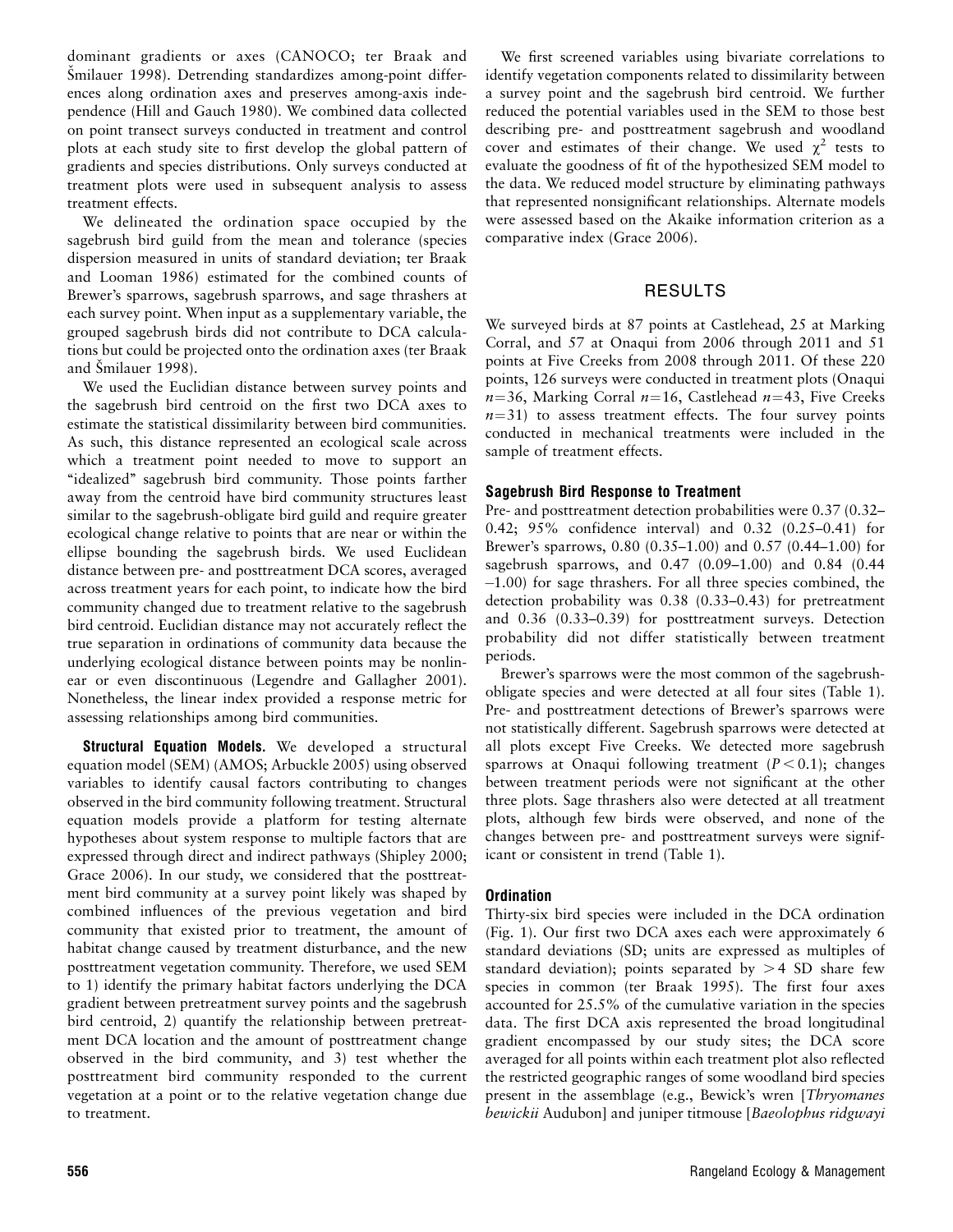Table 1. Average pre- and posttreatment distance in the detrended correspondence analysis (DCA) ordination to the centroid of the sagebrush bird guild, area burned (%), and number of bird survey points burned by prescribed fire. Pre- and posttreatment averages are shown for number of detections of each of the sagebrush bird species, big sagebrush percent cover and piñon-juniper percent cover, and height at Onaqui, Marking Corral, Castlehead, and Five Creeks treatment plots ( $n=$ bird survey points; treatment year, treatment area).

|                          | Onaqui<br>$(n=36; 2006, 393$ ha) |                              |         | <b>Marking Corral</b><br>$(n = 16; 2006, 418$ ha) |               |                              |      | Castlehead<br>$(n = 43; 2007, 1029$ ha) |      |                              | <b>Five Creeks</b><br>$(n=31; 2008, 959$ ha) |                               |      |                              |      |                               |
|--------------------------|----------------------------------|------------------------------|---------|---------------------------------------------------|---------------|------------------------------|------|-----------------------------------------|------|------------------------------|----------------------------------------------|-------------------------------|------|------------------------------|------|-------------------------------|
|                          |                                  | Pretreatment<br>mean (range) |         | Posttreatment<br>mean (range)                     |               | Pretreatment<br>mean (range) |      | Posttreatment<br>mean (range)           |      | Pretreatment<br>mean (range) |                                              | Posttreatment<br>mean (range) |      | Pretreatment<br>mean (range) |      | Posttreatment<br>mean (range) |
| Number of survey years   |                                  |                              | 5       |                                                   |               |                              | 5    |                                         | 2    |                              | 4                                            |                               |      |                              | 3    |                               |
| Burned $(\%)^1$          |                                  |                              | 12      | $(0 - 78)$                                        |               |                              | 21   | $(0 - 87)$                              |      |                              | 19                                           | $(0 - 100)$                   |      |                              | 82   | $(0 - 100)$                   |
| Burned points (n)        |                                  |                              | 14      |                                                   |               |                              | 6    |                                         |      |                              | 13                                           |                               |      |                              | 30   |                               |
| Bird DCA distance (SD)   | 2.1                              | $(0.3 - 3.5)$                | 1.9     | $(0.1 - 3.2)$                                     | $2.2^{\circ}$ | $(1.3 - 2.9)$                | 2.1  | $(1.3 - 2.6)$                           | 2.5  | $(1.3 - 3.4)$                | 2.4                                          | $(1.5 - 3.2)$                 | 2.5  | $(1.2 - 3.1)$                | 2.6  | $(1.9 - 3.1)$                 |
| Sagebrush-obligate birds |                                  |                              |         |                                                   |               |                              |      |                                         |      |                              |                                              |                               |      |                              |      |                               |
| Brewer's sparrow         | 1.64                             | $(0-8)$                      | 1.74    | $(0 - 11)$                                        | 2.25          | $(0-5)$                      | 1.91 | $(0 - 10)$                              | 1.52 | $(0-6)$                      | 1.20                                         | $(0-6)$                       | 0.16 | $(0-2)$                      | 0.23 | $(0-3)$                       |
| Sagebrush sparrow        | $0.19^2$                         | $(0-2)$                      | $0.5^2$ | $(0-6)$                                           | 0             |                              | 0.04 | $(0-1)$                                 | 0    |                              | 0.12                                         | $(0-3)$                       | 0    |                              | 0    |                               |
| Sage thrasher            | 0                                |                              | 0.13    | $(0-2)$                                           | 0.25          | $(0-1)$                      | 0.13 | $(0-1)$                                 | 0    |                              | 0.03                                         | $(0-1)$                       | 0    |                              | 0.01 | $(0-1)$                       |
| Vegetation               |                                  |                              |         |                                                   |               |                              |      |                                         |      |                              |                                              |                               |      |                              |      |                               |
| Big sagebrush (%)        | 10.5                             | $(0-41.4)$ 8.3               |         | $(0-41.4)$ 10.9                                   |               | $(2.2 - 35.0)$ 9.3           |      | $(0 - 32.8)$                            | 2.9  | $(0 - 15.3)$                 | 2.4                                          | $(0-14.9)$                    | -4.6 | $(0 - 36.7)$                 | 1.5  | $(0 - 35.8)$                  |
| Piñon-juniper (%)        | 13.8                             | $(0-38.3)$ 10.6              |         | $(0-38.3)$ 17.9                                   |               | $(2.1 - 32.1)$ 11.0          |      | $(0.0 - 30.3)$ 26.5                     |      | $(1.0 - 60.8)$ 24.1          |                                              | $(0 - 60.8)$ 11.4             |      | $(0 - 25.6)$                 | 5.9  | $(0 - 28.3)$                  |
| Piñon-juniper (m)        | 3.4                              | $(1.4 - 4.5)$                | 3.3     | $(0.3 - 5.0)$                                     | 3.3           | $(1.4 - 4.4)$                | 3.1  | $(0.9 - 4.4)$                           | 6.3  | $(2.6 - 10.2)$               | 6.2                                          | $(2.5 - 10.2)$                | 5.3  | $(0.6 - 7.6)$                | 5.2  | $(0.6 - 9.7)$                 |

<sup>1</sup>Area burned was the percent of individual point intercepts with evidence of burn on line transects conducted in vegetation subplots associated with bird survey points. <sup>2</sup>Type 3 treatment effects  $\chi^2$  = 3.1, 1 df, P < 0.1.

Table 2. Correlation of vegetation characteristics and ordination scores for bird survey points at Onaqui, Marking Corral, Castlehead, and Five Creeks treatment plots. Detrended correspondence analysis (DCA) distance is the Euclidian estimate (in units of standard deviation [SD]) from a survey point's  $DCA_{1,2}$  location to the centroid for the guild of sagebrush birds.

|                                 |                |                  |         | <b>DCA</b>    |  |
|---------------------------------|----------------|------------------|---------|---------------|--|
| Vegetation component            |                | DCA <sub>1</sub> | DCA 2   | distance (SD) |  |
| Shrub <sup>1</sup>              | % Canopy cover | $-0.27$          | 0.36    | $-0.45$       |  |
| Dead shrub                      | % Canopy cover | $-0.48$          | 0.10    | $-0.33$       |  |
| Mountain big sagebrush          | % Canopy cover | 0.40             | 0.24    | $-0.01$       |  |
|                                 | height (cm)    | 0.46             | 0.21    | 0.04          |  |
| Wyoming big sagebrush           | % Canopy cover | $-0.66$          | 0.14    | $-0.42$       |  |
|                                 | height (cm)    | $-0.74$          | $-0.09$ | $-0.27$       |  |
| Big sagebrush <sup>2</sup>      | % Canopy cover | $-0.41$          | 0.34    | $-0.47$       |  |
| Rabbitbrush                     | % Canopy cover | $-0.21$          | 0.38    | $-0.45$       |  |
| Yellow rabbitbrush <sup>3</sup> | % Canopy cover | $-0.57$          | 0.13    | $-0.33$       |  |
| Tree <sup>1</sup>               | % Canopy cover | 0.34             | $-0.56$ | 0.63          |  |
| Curl-leaf mountain              |                |                  |         |               |  |
| mahogany <sup>4</sup>           | % Canopy cover | 0.42             | $-0.03$ | 0.24          |  |
| Western juniper                 | % Canopy cover | 0.68             | 0.03    | 0.31          |  |
|                                 | height (dm)    | 0.73             | 0.11    | 0.26          |  |
| Utah juniper                    | % Canopy cover | $-0.50$          | $-0.61$ | 0.27          |  |
|                                 | height (dm)    | $-0.54$          | $-0.53$ | 0.17          |  |
| Piñon-juniper                   | % Canopy cover | 0.31             | $-0.58$ | 0.62          |  |
|                                 | height (dm)    | 0.58             | $-0.25$ | 0.47          |  |
| Juniper                         | % Canopy cover | 0.43             | $-0.64$ | 0.74          |  |

<sup>1</sup>Table S1 (available online at http://dx.doi.org/10.2111/REM-D-13-00023.s1).

<sup>2</sup>Includes Wyoming big sagebrush, basin big sagebrush, and mountain big sagebrush.

<sup>3</sup>Chrysothamnus viscidiforus (Hook.) Nutt.

<sup>4</sup> Cercocarpus ledifolius Nutt.

Richmond]). Onaqui and Marking Corral were widely separated from Castlehead and Five Creeks; these two westernmost study sites also were the most similar in their bird communities, sharing 25 of the 29 species detected at both sites. Onaqui and Castlehead (intersite DCA distance= $1.8$  SD) had 28 of 36 bird species in common; Onaqui and Five Creeks (intersite DCA distance= $1.7$  SD) shared 22 of 36 species.

Descriptors of sagebrush or juniper were most strongly correlated (Pearson's  $r > 0.4$ ) with either of the first two DCA axes or with distance to the sagebrush bird centroid (Table 2). Although both western juniper (Juniperus occidentalis Hook.) and Utah juniper (*Juniperus osteosperma* [Torr.] Little) were highly correlated with the first DCA axis, differences in sign reflected the geographic distribution of each species. Utah juniper is found at Onaqui and Marking Corral compared to western juniper at Castlehead and Five Creeks (singleleaf piñon [Pinus monophylla Torrey and Frémont] occurred only at Marking Corral and was combined with estimates of juniper for woodland cover). Similarly, mountain big sagebrush (Artemisia tridentata Nutt subsp. vaseyana [Rydb.] Beetle) was present at the higher-elevation study sites, Castlehead and Five Creeks, compared to Wyoming big sagebrush (A. t. Nutt subsp. wyomingensis Beetle and Young), which dominated the sagebrush communities at Marking Corral and Onaqui. Thus, we focused more on general vegetation categories than plant species or subspecies in subsequent analyses of treatment effects.

The ellipse that described the sagebrush bird community was defined primarily by Brewer's sparrows, the most numerous of the three sagebrush-obligate species (Table 1) and also the most generalized in selecting sagebrush habitats at the four treatment plots. Although ellipses for sagebrush sparrows and sage thrashers overlapped the centroid of the sagebrush bird community, their respective centroids were outside the sagebrush bird ellipse and represented even greater DCA distances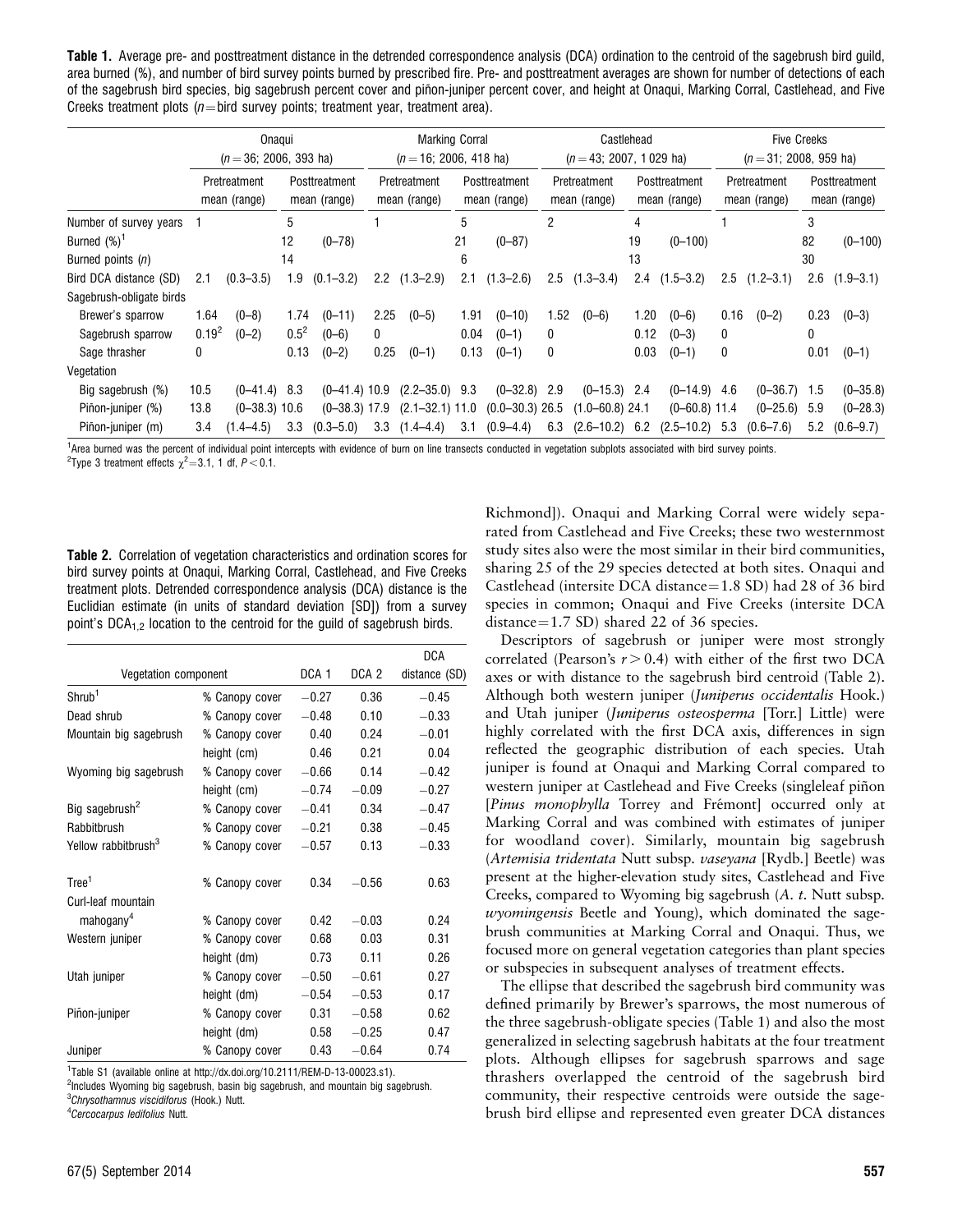

Figure 2. Point and study site scores in a detrended correspondence analysis of bird communities during A, pretreatment and B, posttreatment surveys ( $n=126$ ). The ellipse enclosed the ordination space supporting sagebrush bird communities and the statistical centroid  $(+)$ . Open circles designate two points that supported sagebrush birds following mechanical treatment to remove juniper. The open square identifies the single site that changed to a bird community outside of the sagebrush ellipse between preand posttreatment periods.

from the mean community scores for each treatment plot and for individual survey points in woodland habitats (Fig. 1).

Ten points surveyed in treatment plots, all located at Onaqui, were within the sagebrush bird ellipse during pretreatment surveys (Fig. 2a). Pretreatment vegetation for sagebrush bird points at Onaqui averaged  $1.7\%$  juniper cover (median=0; range  $0-9.7\%$ ) that was 1.3 m in height (median 0; range  $0-4.0$ m) and  $22.4\%$  sagebrush cover (median= $22.9$ ; range  $9.7-$ 41.4%). One point in the juniper-sagebrush ecotone (Figs. 3a and 3b), characterized by 4% cover of 4.0-m junipers, moved outside the ellipse during posttreatment surveys (Fig. 2b).

Two points located outside the sagebrush bird ellipse prior to treatment, again both at Onaqui, moved inside the ellipse (Fig. 2b) following mechanical treatment that removed all junipers (average cover: pretreatment 18.7%, posttreatment 0.2%; average height: pretreatment 3.2 m, posttreatment 0.6 m). Sagebrush cover was preserved at these sites (average: pretreatment 4.3%, posttreatment 5.5%; Figs. 3a and 3b). At these two mechanically treated points (one by chainsaw cutand-drop and one by tree mastication), Brewer's sparrows were absent during pretreatment surveys but were present in the year (2007) immediately following treatment and averaged 2.9 detections in posttreatment surveys. One sagebrush sparrow was first detected in the fifth posttreatment year; one sage thrasher was detected in the second year and two in the fifth year following treatment.

Pretreatment DCA distances to the sagebrush bird centroid, averaged among all bird survey points at a treatment plot, ranged from 2.1 SD at Onaqui to 2.5 SD at Castlehead and Five Creeks (Table 1). Plot DCA scores remained outside of the ellipse delineating sagebrush bird communities for both preand posttreatment surveys (Figs. 2a and 2b). Average posttreatment DCA distance from the sagebrush bird centroid decreased at all sites except Five Creeks, which increased by 0.1 SD (Table 2). The amount of change in DCA location for the bird community at individual survey points relative to the sagebrush bird centroid ranged from a decrease of  $-2.4$  SD to an increase of 1.3 SD at Onaqui,  $-0.5$  to  $+0.1$  SD at Marking Corral,  $-0.6$  to  $+0.5$  SD at Castlehead, and  $-0.5$  to  $+1.4$  SD at Five Creeks.

#### Structural Equation Models

A survey point's initial environment, measured as the pretreatment DCA distance from the sagebrush bird centroid, was important in the amount of change that occurred in the bird community (Fig. 4a). Greater DCA distances to the sagebrush bird centroid prior to treatment were correlated with decreased sagebrush  $(-0.57)$  and increased juniper cover  $(0.26)$ . The amount of change caused by treatment in either sagebrush  $(-0.02)$  or juniper  $(0.11)$  was not significantly related to the change in the bird community. Although this initial SEM identified some important relationships, the conceptual model did not fit the data ( $\chi^2$ =17.3, 4 df, P=0.002).

We then constructed an SEM based on the existing vegetation structure that birds experienced rather than the amount of change in their environment (Fig. 4b). Again, the primary factor in the amount of change in the bird community was the pretreatment assemblage of birds; communities that were farthest from the sagebrush bird centroid had the least change compared to points that were closer to the sagebrush community ellipse (0.78). Sagebrush and juniper cover that made up the habitat following treatment also were significant factors in the amount of change in the bird community. The least amount of change in the bird community occurred at those points having the lowest sagebrush cover and greatest juniper cover.

# **DISCUSSION**

Our study rests on a conceptual foundation that prescribed treatments can convert piñon-juniper woodlands to functioning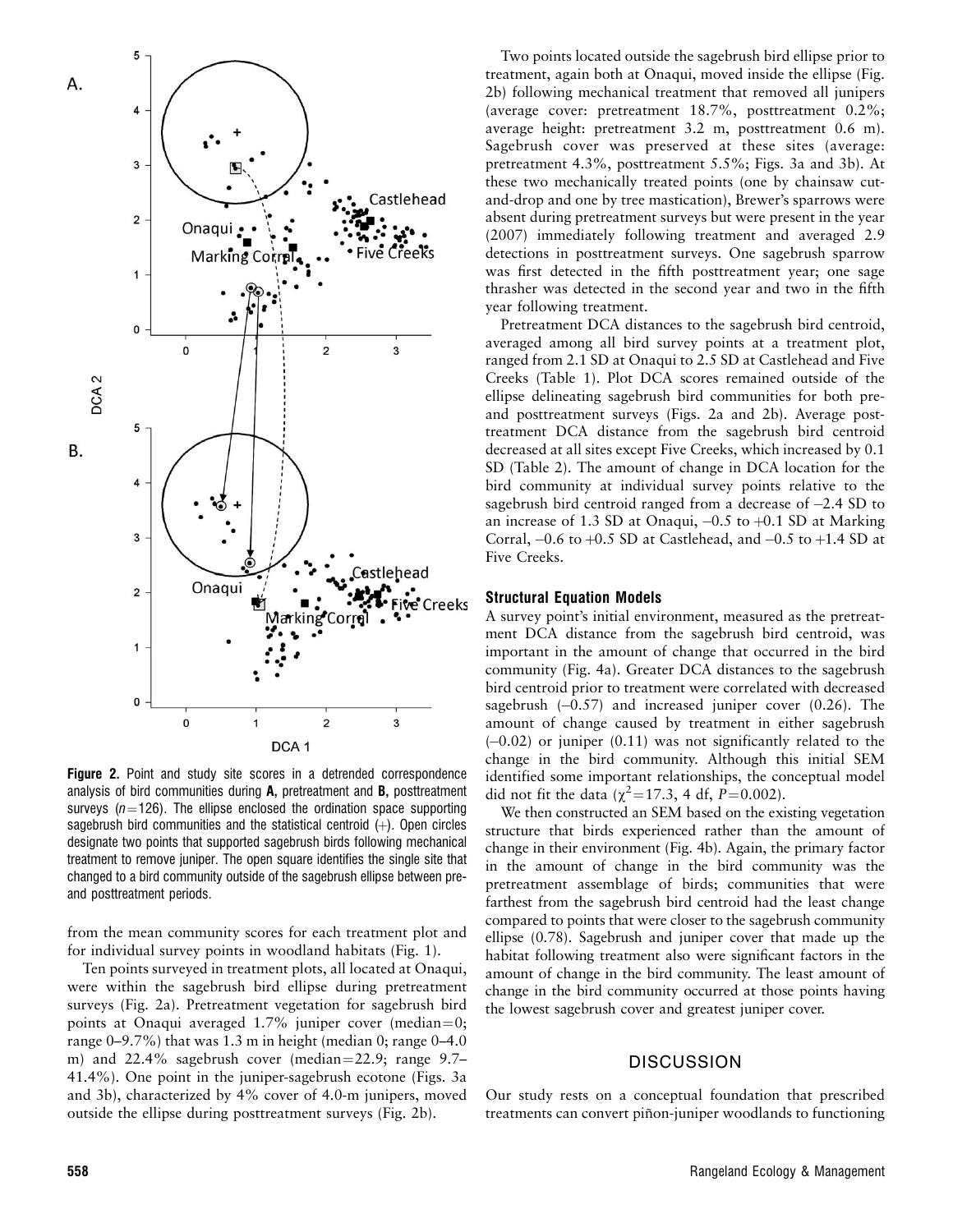

Figure 3. A, Pre- and B, posttreatment detrended correspondence analysis (DCA) ordination scores for bird survey points conducted at the Onaqui treatment plot. We surveyed 36 points in 2006 and 2007 but only 30 points in 2008 through 2012. DCA scores were interpolated using inverse distance weighting with a maximum radius of 600 m. Trees were mapped from aerial imagery. Two points (solid arrow) supported a sagebrush bird community following juniper removal. Community structure at one point (dashed arrow) changed from primarily sagebrush to woodland bird species from pre- to posttreatment surveys.

sagebrush plant communities that support bird assemblages obligate to these habitats. The dynamics of juniper woodland expansion include both an increase in area occupied and an increase in juniper dominance within expansion locations (Miller et al. 2005; Weisberg et al. 2007). Consequently, piñon-juniper woodlands and points within them differ in the ecological scale that any point must traverse to a new sagebrush plant and wildlife system relative to its geography, environment, and history. Our treatment plots spanned broad gradients of longitude, climate, elevation, and landscape context that were reflected in differing plant and bird species. Nonetheless, all four study sites were within the geographic distribution of the three species used to define the guild of sagebrush birds (sagebrush [sage] sparrow, Martin and Carlson 1998; Brewer's sparrow, Rotenberry et al. 1999; sage thrasher, Reynolds et al. 1999). Although geographic location was an important component of our first DCA axis, the average Euclidean distance for the four treatment plots was similar and ranged from 2.1 to 2.5 SD. Therefore, we assumed that a similar vegetation structure, if not the same (sub)species composition specific to a geographic location, would support the birds that depend on sagebrush for breeding habitat (Wiens and Rotenberry 1981).

We also assumed that each of the points in our treatment plots previously existed in a sagebrush-dominated state and could be returned by disturbance to a functioning sagebrush system (Davies et al. 2011). This assumption may be true for

juniper phases I and II, characterized by early successional stages of woodland development, but may not hold for the phase III regions, which also were sampled by our point counts at each site (Miller et al. 2005; Bates et al. 2011; Davies et al. 2011). Sagebrush and herbaceous layers make up the dominant vegetation that influences system processes during phase I of woodland development. Trees codominate during phase II and share equal influence on system processes with shrub and herb layers. Phase III juniper sites are characterized by closed woodlands containing little or no shrub vegetation (Miller et al. 2005). More important, the ecological processes necessary to support shrub communities are altered by the dominant juniper component (Pierson et al. 2010). The likelihood of restoring sagebrush plant communities is further decreased at these points even after tree removal (Tausch et al. 2009; Miwa and Reuter 2010; Pierson et al. 2010).

We used statistical distance in an ordination as a metric for the ecological scale separating a bird community at a pretreatment point and the target community of sagebrush birds. Greater distances represented bird assemblages that were increasingly dissimilar to sagebrush bird communities and more representative of juniper woodlands (Balda and Masters 1980; Sedgwick 1987; Rosenstock and van Riper 2001; Reinkensmeyer et al. 2007). The underlying gradient separating treatment points from the sagebrush bird community was a function primarily of competing sagebrush and piñon-juniper cover; decreased sagebrush and increased piñon-juniper cover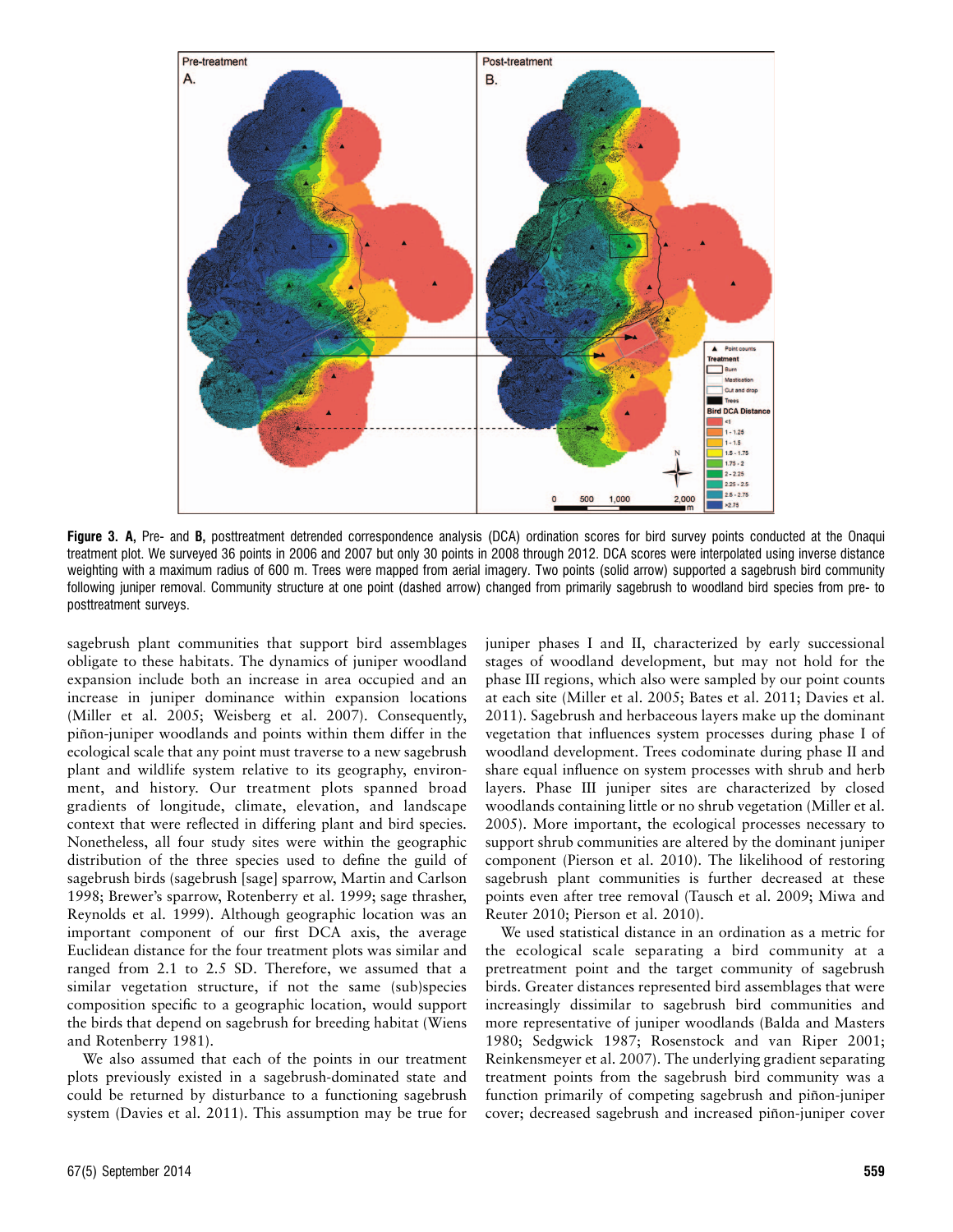

Figure 4. A, Initial structural equation model testing the influence of the bird community and vegetation prior to treatment and amount of change in sagebrush and piñon-juniper caused by treatment to move a site's bird community toward one characterized by sagebrush birds. B, Final structural equation model describing the contribution of the pretreatment bird assemblage and vegetation structure available to birds to changes in the bird community.

resulted in greater ecological distances to the sagebrush bird community. Birds responded more strongly to current plant community structure in the breeding season than to the amount of change in tree or sagebrush cover resulting from the treatment. Treatments needed to create a specific environment dominated by sagebrush without juniper trees before the sagebrush bird community would occupy the site. Piñon and juniper cover was reduced at many of our points and also when averaged across treatment plots. Nonetheless, average tree cover at plots still ranged from 5.9% (Five Creeks) to 24.1% (Castlehead) following treatment and did not provide the

sagebrush-dominated community required by obligate bird species. This lack of treatment effect also was supported by our analysis of count data for the sagebrush bird species.

Disturbance, usually by prescribed fire or mechanical means, is necessary to remove piñon and juniper and convert woodlands to a shrub-dominated ecosystem (Miller et al. 2005; Davies et al. 2011). Regardless of the specific agent of disturbance, the management objective is to restore both the form and the function of the sagebrush steppe communities that existed prior to woodland expansion. Sites that were farther from the sagebrush bird centroid in pretreatment surveys also moved the least distance toward the centroid compared to sites that were closer to the ellipse. Although we measured separation among sites by linear distance, our results indicate that the underlying ecological scale is clearly nonlinear. Treatments conducted at ecologically distant sites to the treatment objective would need to impose an increasingly larger impact to change the site's current vegetation structure to one that supported a sagebrush bird community.

The two points that moved from outside into the ellipse of sagebrush-obligate bird communities provided insights into the important factors driving change. First, juniper removal by mechanical treatment at these points was almost complete; average juniper cover was reduced from  $19\%$  to  $\lt 1\%$  and average height from  $3.2$  to  $\leq 1$  m, while sagebrush cover remained between 4% and 5%. Second, the location of these treatments was within an ecotone adjacent to an expansive sagebrush region covering  $> 14000$  ha. In effect, the treatment increased the amount of available habitat by expanding the area of the sagebrush landscape. Although we did not measure broad-scale landscape metrics, a similar response to an equally small but complete removal embedded deep within a juniperdominated region likely would not be as successful. Composition and configuration of surrounding landscapes out to 5 km can influence selection of breeding ranges in sagebrush bird species (Knick and Rotenberry 1995; Vander Haegen et al. 2000; Knick et al. 2008).

Our expectation that birds would respond to changes in vegetation within 3–5 yr following treatment may be unrealistic. Time lags in individual and population response, coupled with larger regional dynamics, can be more significant drivers of sagebrush bird species abundance at a site than local vegetation characteristics (Rotenberry and Wiens 1980; Wiens et al. 1986). Treatments, both burn and mechanical, were conducted during late summer or autumn, after the nesting season and period, when young would fledge and disperse. The new vegetation structure would be first experienced the following year by returning adults or first-year birds hatched at the site in the previous year and by dispersing ''floaters'' in the population. Two sites that were converted to a vegetation community dominated by sagebrush were colonized by Brewer's sparrows in the first breeding season following treatment, although sagebrush sparrows and sage thrashers were not detected until at least the second year. Nonetheless, the entire community may require longer periods exceeding 5 yr posttreatment to develop or reestablish (Wiens et al. 1986; Petersen and Best 1999; Knick et al. 2005). Postdisturbance recovery times depend on site characteristics of precipitation, soils, prefire community, available seed sources, and size and intensity of burns. Postfire recovery periods range from 10 to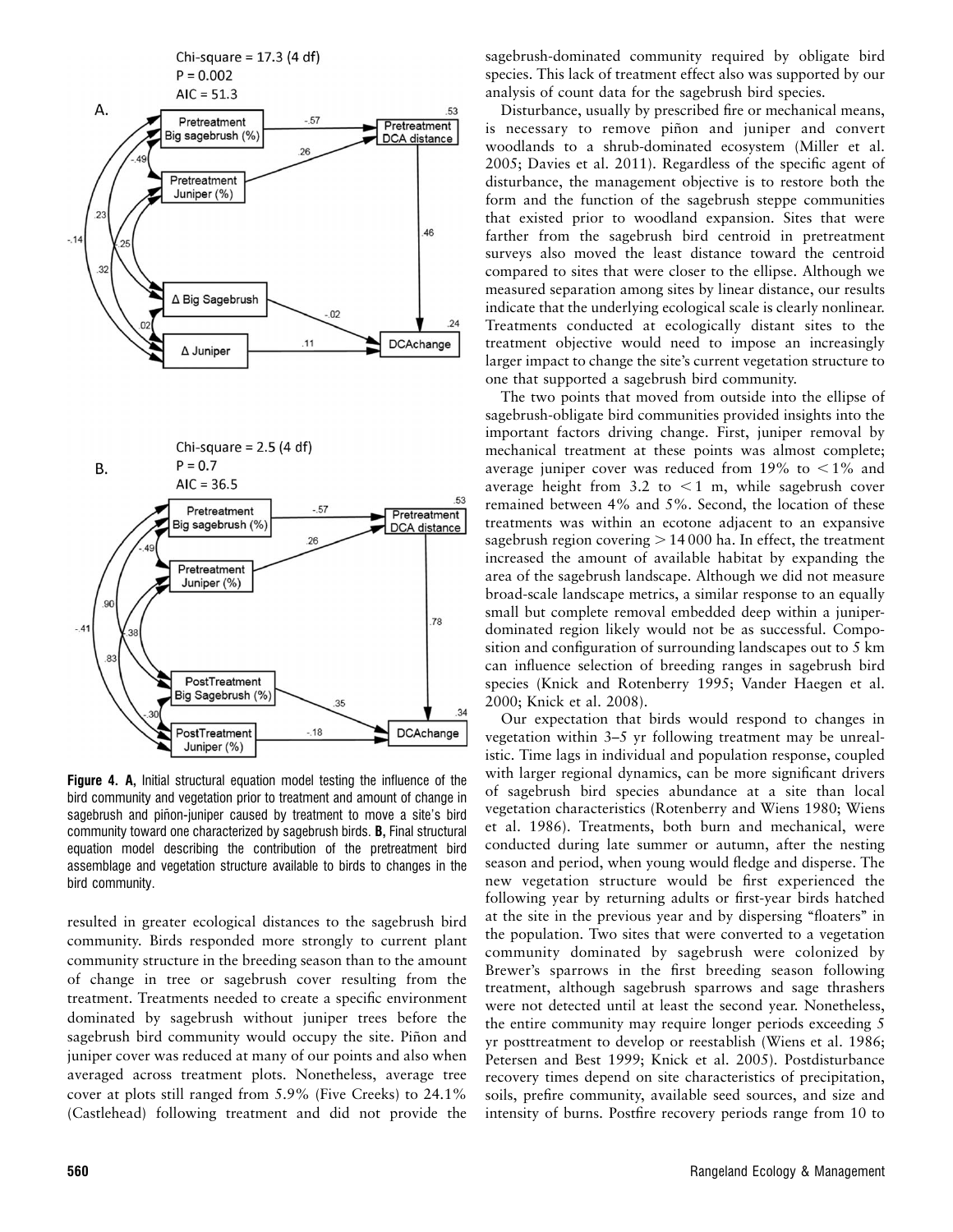$> 30$  yr in mountain big sagebrush and can exceed 50–100 yr for Wyoming big sagebrush communities (Watts and Wambolt 1996; Lesica et al. 2007; Baker 2011). More than 100 yr may be required to recover entire sagebrush landscapes (Hemstrom et al. 2002). However, an environment suitable for sagebrush birds still will not result with longer time posttreatment than included in our study if trees remain in the landscape.

#### IMPLICATIONS

Each of the four sites in our study where treatments were conducted spanned a gradient of phase I through III juniper woodland development. The prescribed fires conducted at each site were patchy and highly variable in intensity; 97% of our vegetation subplots burned at Five Creeks, but only 30–40% of the points had some evidence of burn at the other three sites. The amount of juniper was reduced following prescribed burning but still averaged between 2% and 9% cover and 2.4– 6.3 m in height. Juniper remained a dominant feature at these sites, and it is unlikely that sagebrush-obligate birds would colonize locations having this plant community structure. Although the general change in each site's average distance to the sagebrush bird centroid decreased following treatment (with the exception of Five Creeks), only two points moved from outside into the ellipse delineating the sagebrush bird community. Burn severity was one of the primary factors that effectively changed postfire vegetation and bird species abundance (Smucker et al. 2005; Kotliar et al. 2007). Prescribed fire in single applications at the intensities applied to juniper woodlands in our study sites did not result in functioning sagebrush communities from the perspective of birds obligate to these systems and during the time frame of our study.

Land managers currently are placing significant emphasis on creating habitat for sage-grouse in an effort to avert a listing under the Endangered Species Act (US Bureau of Land Management 2011; Barach-Mordo et al. 2013). Yet the effectiveness of these management actions in establishing sagebrush-dominated communities that support dependent wildlife, such as sage-grouse, remains unsupported by a critical evaluation and is thus unknown. We focused on the guild of sagebrush birds whose niche breadth broadly overlapped with sage-grouse (Hanser and Knick 2011) to define a functioning sagebrush ecosystem. Based on our results over the relatively short period following treatment, we suggest that few if any of the treatments conducted in these juniper woodlands are likely to increase available habitat for the sagebrush bird community, including sage-grouse.

#### ACKNOWLEDGMENTS

Comments by K. E. Bagne, D. S. Dobkin, J. D. McIver, and S. L. Phillips improved the manuscript. We appreciate assistance provided by K. Fesenmyer, R. Arazil, S. Copeland, K. Glueckert, J. McCabe, M. Pollock, L. Reynolds, L. Tauzer, K. Van Gunst, K. Mitchell, W. Mitchell, J. Bruce, E. Strasser, L. Dunn, M. Scholer, C. Riding, P. O'Hearn, B. Powers, L. Smith, C. Engleman, L. Throop, A. Saari, S. Clabby, S. Kloss, D. McCoskey, L. Berk, J. Lawrence, G. Markoff, C. Sheets, V. Hawthorne, E. Kelley, A. Gilmore, J. Barry, A. Sjollema, J. Saydell, J. Martini, L. Beckman, and P.

Ryerson. Logistical support was supplied by the US Bureau of Land Management (Salt Lake City, UT; Elko and Eureka, NV; and Marsing, ID), the US Geological Survey (Salt Lake City, UT), the US Forest Service (Elko, NV), and the Eastern Oregon Agriculture Research Center (Burns, OR). This is Contribution Number 81 of the Sagebrush Steppe Treatment Evaluation Project (SageSTEP), funded by the US Joint Fire Sciences Program, the Bureau of Land Management, the National Interagency Fire Center, and the Great Northern Landscape Conservation Cooperative.

#### LITERATURE CITED

- ARBUCKLE, J. L. 2005. Amos 6.0 user's guide. Chicago, IL, USA: SPSS. 541 p.
- BAKER, W. L. 2011. Pre-Euro-American and recent fire in sagebrush ecosystems. In: S. T. Knick and J. W. Connelly [EDS.]. Greater sage-grouse: ecology and conservation of a landscape species and its habitats. Berkeley, CA, USA: University of California Press. Studies in Avian Biology 38. p. 185–201.
- BALDA, R. P., AND N. L. MASTERS. 1980. Avian communities in the piñon-juniper woodlands: a descriptive analysis. In: R. M. DeGraaf [TECH. COORD.]. Workshop proceedings: managing western forests and grasslands for nongame birds. Ogden, UT, USA: US Department of Agriculture. Forest Service, GTR-INT-86. p. 146–169.
- BARACH-MORDO, S., J. S. EVANS, J. P. SEVERSON, D. E. NAUGLE, J. D. MAESTAS, J. M. KIESECKER, M. J. FALKOWSKI, C. A. HAGEN, AND K. P. REESE. 2013. Saving sage-grouse from the trees: a proactive solution to reducing a key threat to a candidate species. Biological Conservation 167:233–241.
- BATES, J. D., K. W. DAVIES, AND R. N. SHARP. 2011. Shrub-steppe early succession following juniper cutting and prescribed fire. *Environmental Management* 47:468–481.
- BIBBY, C. J., N. D. BURGESS, D. A. HILL, AND S. MUSTOE. 2000. Bird census techniques. London, UK: Academic Press. 302 p.
- BUCKLAND, S. T., D. R. ANDERSON, K. P. BURNHAM, J. L. LAAKE, D. L. BORCHERS, AND L. THOMAS. 2001. Introduction to distance sampling. Oxford, UK: Oxford University Press. 432 p.
- DAVIES, K. W., C. S. BOYD, J. L. BECK, J. D. BATES, T. J. SVEJCAR, AND M. A. GREGG. 2011. Saving the sagebrush sea: an ecosystem conservation plan for big sagebrush communities. Biological Conservation 144:2573–2584.
- DOBKIN, D. S., AND J. D. SAUDER. 2004. Shrubsteppe landscapes in jeopardy: distributions, abundances, and the uncertain future of birds and small mammals in the Intermountain West Bend, OR, USA: High Desert Ecological Research Institute. 199 p.
- GRACE, J. B. 2006. Structural equation modeling and natural systems. Cambridge, UK: Cambridge University Press. 365 p.
- HANSER, S. E., AND S. T. KNICK. 2011. Greater sage-grouse as an umbrella species for shrubland passerine birds: a multiscale assessment. In: S. T. Knick and J. W. Connelly [EDS.]. Greater sage-grouse: ecology and conservation of a landscape species and its habitats. Berkeley, CA, USA: University of California Press. Studies in Avian Biology 38. p. 473–487.
- HEMSTROM, M. A., M. J. WISDOM, W. J. HANN, M. M. ROWLAND, B. C. WALES, AND R. A. GRAVENMIER. 2002. Sagebrush-steppe vegetation dynamics and restoration potential in the interior Columbia Basin, U.S.A. Conservation Biology 16:1243– 1255.
- HERRICK, J. E., J. W. VAN ZEE, K. M. HAVSTAD, L. M. BURKETT, AND W. G. WHITFORD. 2005. Monitoring manual for grassland, shrubland, and savannah ecosystems. Tucson, AZ, USA: University of Arizona Press. 200 p.
- HILL, M. O., AND H. G. GAUCH, JR. 1980. Detrended correspondence analysis: an improved ordination technique. Vegetatio 42:47–58.
- KNICK, S. T., AND J. W. CONNELLY. 2011. Greater sage-grouse and sagebrush: an introduction to the landscape. In: S. T. Knick and J. W. Connelly [ $EDS$ ]. Greater sage-grouse: ecology and conservation of a landscape species and its habitats. Berkeley, CA, USA: University of California Press. Studies in Avian Biology 38. p. 1–9.
- KNICK, S. T., A. L. HOLMES, AND R. F. MILLER. 2005. The role of fire in structuring sagebrush habitats and bird communities. Studies in Avian Biology 30:63–75.
- KNICK, S. T., AND J. T. ROTENBERRY. 1995. Landscape characteristics of fragmented shrubsteppe habitats and breeding passerine birds. Conservation Biology 9:1059–1071.